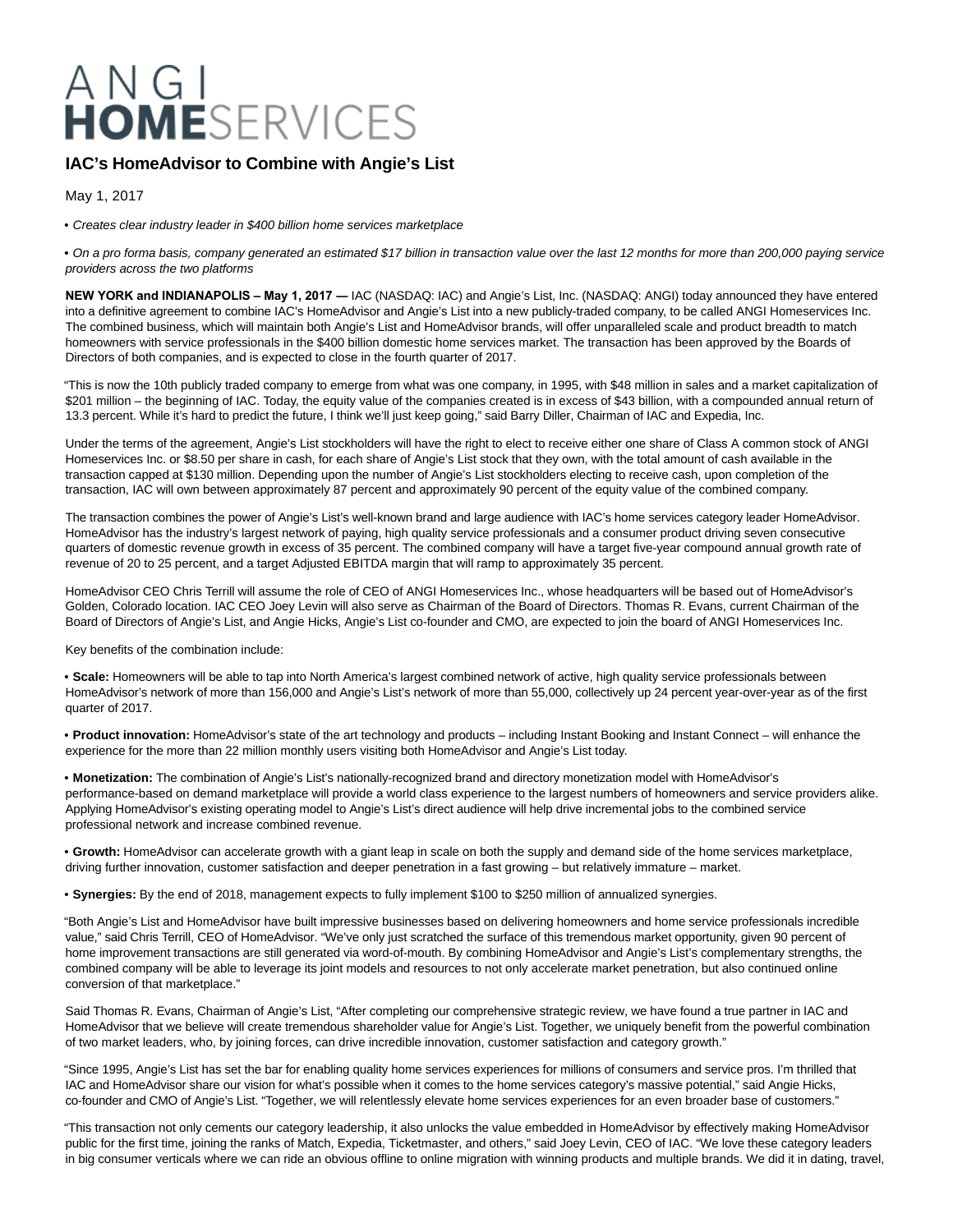and ticketing, and we expect we'll do the same with home services."

## **Transaction Details**

Under the terms of the merger agreement, Angie's List will merge with a subsidiary of ANGI Homeservices Inc. In the merger, Angie's List stockholders may elect to receive, in exchange for each share of Angie's List owned, either one share of ANGI Homeservices Inc. Class A common stock, or \$8.50 in cash. Elections by Angie's List stockholders will be subject to proration to the extent the total number of stockholders electing to receive cash would result in payment of more than \$130 million. The ANGI Homeservices Inc. Class A common stock issued in the merger will possess one vote per share and is expected to be listed for trading on Nasdaq at closing of the transaction. ANGI Homeservices Inc. will also issue shares of Class B common stock, possessing 10 votes per share, to IAC in exchange for the contribution by IAC of HomeAdvisor. Upon closing of the transaction, depending upon the number of Angie's List stockholders electing to receive cash, IAC will hold between approximately 87 percent and approximately 90 percent of the combined company's equity value and approximately 98 percent of the total voting power, and former Angie's List stockholders will hold equity in the combined company representing between approximately 13 percent and approximately 10 percent of the combined company's equity value. IAC will designate a majority of the initial members of the Board of Directors of the combined company. The transaction, which is subject to the satisfaction of customary closing conditions, including regulatory approvals and the approval by Angie's List stockholders, is expected to close in the fourth quarter of 2017.

# **Representation**

J.P. Morgan Securities LLC acted as financial advisor to IAC and HomeAdvisor, and Wachtell Lipton Rosen & Katz LLP acted as legal counsel. Allen & Company LLC and BofA Merrill Lynch acted as financial advisors to Angie's List, and Sidley Austin LLP served as legal counsel.

#### **Conference Call to Discuss Transaction**

IAC will audiocast a conference call to answer questions regarding this transaction on Tuesday, May 2 at 8:30 a.m. Eastern Time (ET). An investor deck is available on the investor relations section of IAC's website at [http://www.iac.com/Investors.](http://www.iac.com/Investors) The live audiocast and replay will be open to the public at [http://www.iac.com/Investors.](http://www.iac.com/Investors)

## **Company Conference Calls for Quarterly Earnings**

IAC will audiocast a conference call to answer questions regarding its first quarter financial results and accompanying materials on Thursday, May 4, 2017 at 8:30 a.m. Eastern Time (ET). After the close of market trading on Wednesday, May 3, IAC will post its first quarter results and simultaneously publish a letter to shareholders, which may include certain forward-looking information, on the investor relations section of the company's website at [http://www.iac.com/Investors.](http://www.iac.com/Investors)

The live audiocast and replay will be open to the public a[t http://www.iac.com/Investors.](http://www.iac.com/Investors)

# **About IAC**

IAC (NASDAQ: IAC) is a leading media and Internet company comprised of widely known consumer brands such as HomeAdvisor, Vimeo, Dictionary.com, The Daily Beast, Investopedia, and Match Group's online dating portfolio, which includes Match, Tinder, PlentyOfFish and OkCupid. The company is headquartered in New York City and has offices worldwide.

#### **About HomeAdvisor**

HomeAdvisor is the operator of the largest home services marketplace across the globe, providing homeowners the tools and resources for home repair, maintenance and improvement projects. HomeAdvisor's marketplace lets homeowners view average project costs using True Cost Guide, find local prescreened home professionals and instantly book appointments online or through HomeAdvisor's award-winning mobile app, compatible with all iOS, Android and smart home devices such as Amazon Echo. Globally, HomeAdvisor owns the market leaders in Canada (HomeStars), Germany (MyHammer), France (Travaux.com), Netherlands (Werkspot), Italy (Instapro) and the UK (MyBuilder). HomeAdvisor is based in Golden, Colo., and is an operating business of IAC (NASDAQ: IAC).

#### **About Angie's List**

Finding a pro for a job well done is made easy online by visiting Angieslist.com. Nearly six million members nationwide use Angie's List, a leading provider of reviews, offers and information in over 700 service categories, to help them improve their homes. Built on a foundation of more than 10 million verified reviews of local service, Angie's List connects members directly to its online marketplace of services and offers unique tools and support designed to improve the local service experience for both members and service professionals.

#### **Important Additional Information**

Investors and security holders are urged to carefully review and consider each of IAC's and Angie's List's public filings with the Securities and Exchange Commission (the "SEC"), including but not limited to, if applicable, their Annual Reports on Form 10-K, their proxy statements, their Current Reports on Form 8-K and their Quarterly Reports on Form 10-Q. The documents filed by IAC with the SEC may be obtained free of charge at IAC's website at [http://www.iac.com o](http://www.iac.com/)r at the SEC's website at [www.sec.gov.](http://www.sec.gov/) These documents may also be obtained free of charge from IAC by requesting them in writing to IAC Investor Relations, 555 West 18th Street, New York, NY 10011, or by telephone at 1- 212-314-7400.

The documents filed by Angie's List with the SEC may be obtained free of charge at Angie's List's website at [http://www.angieslist.com o](http://www.angieslist.com/)r at the SEC's website at [www.sec.gov.](http://www.sec.gov/) These documents may also be obtained free of charge from Angie's List by requesting them in writing to Investor Relations, Angie's List, Inc., 1030 East Washington Street, Indianapolis, Indiana 46202, or by telephone at 1-888-888-5478.

In connection with the proposed transaction, ANGI Homeservices Inc. intends to file a registration statement on Form S-4 with the SEC which will include a proxy statement of Angie's List and a prospectus of ANGI Homeservices Inc., and each party will file other documents regarding the proposed transaction with the SEC. **Before making any voting or investment decision, investors and security holders of Angie's List are urged to carefully read the entire registration statement and proxy statement/prospectus, when they become available, as well as any amendments or supplements to these documents and any other relevant documents filed with the SEC, because they will contain important**